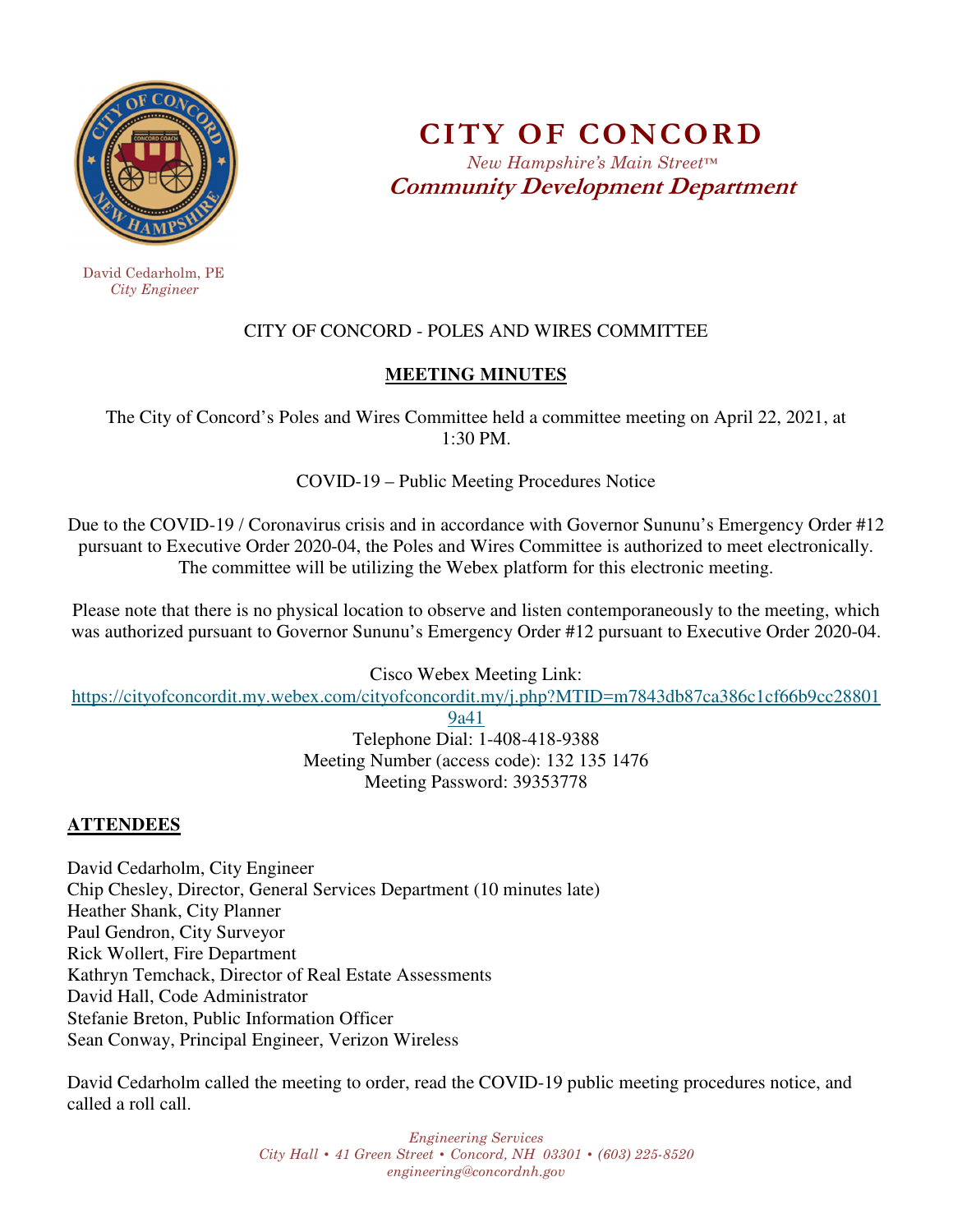*Poles and Wires Minutes April 22, 2021 Page 2 of 8* 

Chip Chesley arrived late, but there is a quorum with Mr. Cedarholm and Ms. Shank.

## **APPROVAL OF 10/8/2020 MEETING MINUTES**

Mr. Cedarholm opened the item. Ms. Shank moved to approve the 10/8/2020 Poles and Wires Committee meeting minutes. Mr. Cedarholm seconded the motion to accept the minutes. The minutes were approved with a unanimous vote.

### **FINAL APPLICATIONS**

Mr. Gendron stated that the first 23 applications are for 5G small cell wireless canisters on an existing utility pole. Some of the canisters are proposed to be mounted on the top of the pole and some of the canisters are proposed to be mounted on the side of the pole by a bracket. While showing a google earth image of a portion of the City that indicates the locations of the canisters, he also stated that all of the locations will be integrated into the fiber optic system currently in place and owned by Consolidated Communications. He stated that he has been told by both Verizon Wireless and Consolidated Communications that no new fiber optic wires will be installed on the poles which would require make-ready work as part of this project; either the fiber optic is already in place or new fiber optic will be overlashed onto existing copper.

Sean Conway introduced himself and clarified that the proposed small cell wireless canisters are 4G, not 5G.

1. Cellco Partnership dba Verizon Wireless request for licensure of one small wireless facility on one (1) pole and structure within a city right-of-way. White Street at 10 Blanchard Street

Mr. Gendron stated that the first application is for a canister on White Street near 10 Blanchard Street. Due to the meeting being held via Zoom, he shared his screen and opened the first application. He highlighted the proposed design which includes the canister being attached to the sidewalk side of the pole with a bracket, and the electrical equipment on the side of the pole facing down the street.

2. Cellco Partnership dba Verizon Wireless request for licensure of one small wireless facility on one (1) pole and structure within a city right-of-way. Centre Street 47

Mr. Gendron stated that the next application is for a canister on Centre Street near 47 Centre Street. He shared his screen and opened the application. He highlighted the proposed design which includes the canister being attached to the top of the pole, and the electrical equipment on the side of the pole facing down the street.

Ms. Shank stated that she had reviewed all of the applications and said that she had several questions regarding the various designs. She asked why some of the applications have the canister on the top of the pole and why some have it mounted to a bracket. She stated that the canister mounted on the top of the pole was more desirable. Mr. Conway responded that he also prefers the top mount, but that he needs to comply with the utility company's requirements. He stated that if the primary electrical source is on the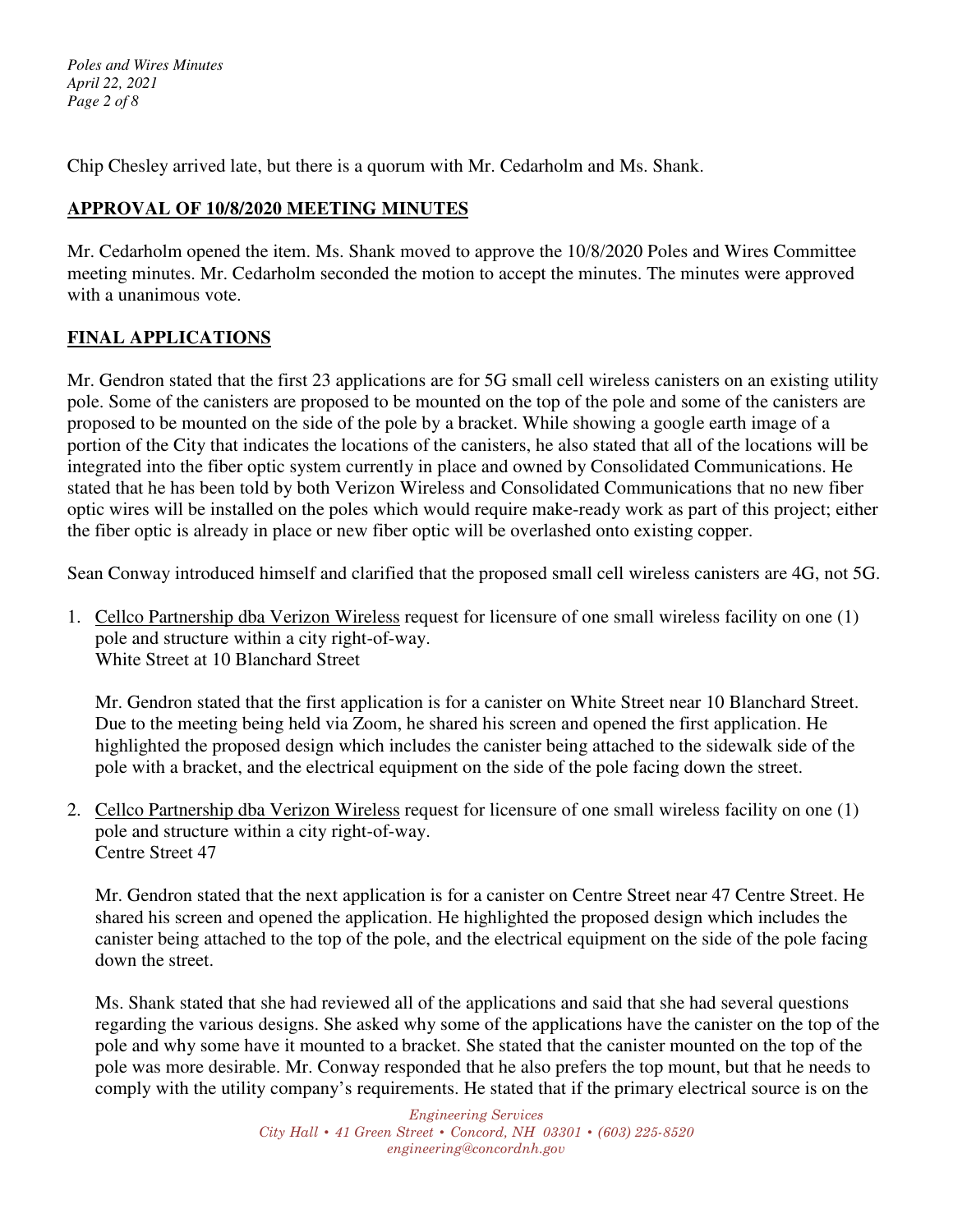*Poles and Wires Minutes April 22, 2021 Page 3 of 8* 

> top of the pole, then all communications equipment, such as the canister, needs to be below the primary and mounted by a bracket.

Ms. Shank asked about the length of the bracket for the canister mounted on the pole. Mr. Conway stated that to avoid RF blockage, the optimum length of the bracket is 3 feet. Ms. Shank stated that it is preferable that the bracket mounted canister be installed parallel to the street and not over the sidewalk. Mr. Conway stated that the basic design standards have the sidewalk as the best case and over the road as the worst case. Ms. Shank asked whether there was a restriction against the side mounted bracket, or parallel to the roadway. She asked if there was a regulatory restriction. Mr. Conway stated that he doesn't think there is a regulatory restriction, but that Unitil prefers the bracket opposite the street, per their master agreement with Unitil.

Ms. Shank asked about the location of the electric meter on the bottom of the pole and whether the design height of 8 feet above the ground was a standard height. She noted that some meters were lower, and asked whether they could be moved higher up the poles. Mr. Conway noted that the 8 foot height was a design standard by Unitil to avoid climbing the poles during their site visits.

Ms. Shank asked about the specifications for the color of the canisters. She asked whether the metallic silver color could be changed to black as having the canisters not reflective would be preferred. Mr. Conway stated that they are actually known as a New England grey which blends in with the pole similar to transformers. He stated that he could paint one black for a test for the committee.

Ms. Shank asked if Mr. Conway could reach out to Unitil to see if it had any flexibility in the design standards. Mr. Conway stated he would.

Mr. Wollert stated that his preference for the location of the bracket and the canister would be either parallel to the street, or over the sidewalk, as the street side of the pole would inhibit his work on the pole while he was in his bucket truck.

Mr. Cedarholm also noted the difference in the location of the electric meter in relation to the ground and stated that the 8 foot minimum height would help alleviate potential vandalism. Mr. Conway stated that he was not aware of any vandalism with the electric meters he has installed.

While looking at the applications, Mr. Cedarholm stated that a Fort Eddy Road location and an East Side Drive location had the bracket and canister over the road and asked Mr. Conway why these were designed that way when he had stated that over the road was the worst case scenario and that Unitil prefers the bracket opposite the street. Mr. Gendron shared his screen to look at the two applications. Mr. Conway said he believed that they were designed that way because the poles were far enough from the road that the canister didn't actually hang over the pavement.

Kathryn Temchack asked whether the canisters would be connected to existing fiber optic or would more wires need to be installed. Mr. Conway stated that fiber optic exists at all of the poles, but a new wire would be attached to the pole to connect the existing fiber optic to the canister.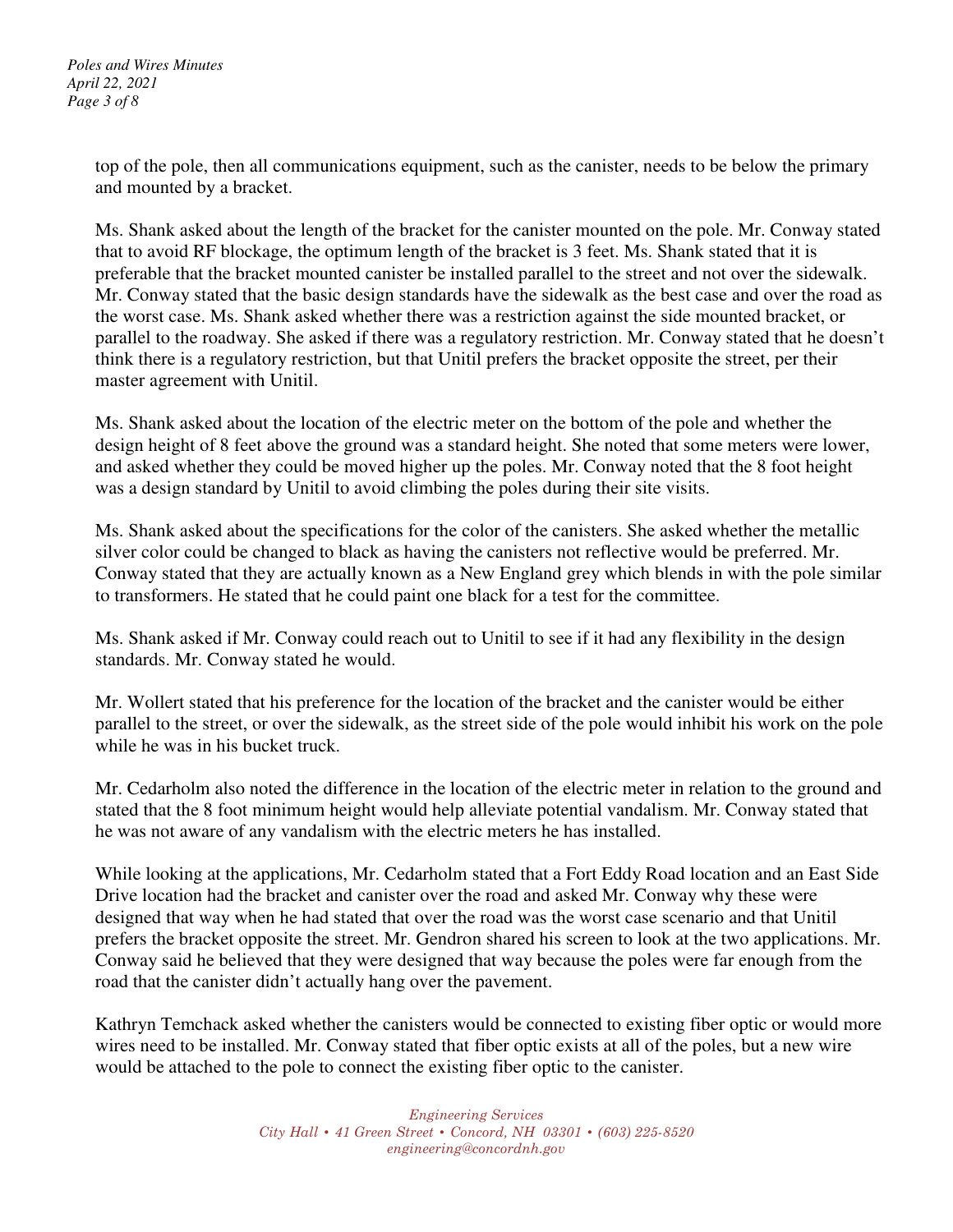Ms. Shank reiterated that she prefers that the bracket and canister do not hang over the sidewalk and asked that Mr. Conway reach out to Unitil.

The discussion changed back to the color of the equipment and Mr. Conway stated that the lower equipment on the pole cannot be painted as it would void the warranty. Ms. Shank asked if the equipment could be ordered in black. Mr. Conway stated that the equipment was a different finish.

Ms. Temchack asked if they have experienced vandalism with the equipment and Mr. Conway stated that they have over 1500 canisters in New England and the only damage they have encountered is when a vehicle hits a pole.

Mr. Cedarholm asked Mr. Gendron to share the next application.

3. Cellco Partnership dba Verizon Wireless request for licensure of one small wireless facility on one (1) pole and structure within a city right-of-way. Downing Street 31

Mr. Gendron stated that the next application is for a canister on Downing Street near 31 Downing Street. He shared his screen and opened the application. He highlighted the proposed design which includes the canister being attached to the top of the pole, and the electrical equipment on the side of the pole facing down the street.

4. Cellco Partnership dba Verizon Wireless request for licensure of one small wireless facility on one (1) pole and structure within a city right-of-way. East Side Drive at 195

Mr. Gendron stated that the next application is for a canister on East Side Drive near 195 East Side Drive. He shared his screen and opened the application. He highlighted the proposed design which includes the canister being attached to the top of the pole, and the electrical equipment on the side of the pole facing down the street. He noted that this application actually includes a piece of equipment that hadn't been noted yet. He stated that a 36" fiberglass extension was included on the top of the pole underneath the canister.

The discussion changed to the size and orientation of the electrical equipment on the lower part of the pole. It was noted that the details did not clearly show the size of the equipment in relation to the pole. Mr. Conway stated that he had sent several pictures of other locations in Nashua and in Manchester. Mr. Gendron shared those pictures.

The discussion changed to the different designs being proposed and Mr. Wollert stated that Unitil should be involved in the discussion. Mr. Conway asked the Chair to halt the discussion to get Unitil involved. While looking at the application for 218 East Side Drive, which is in front of a residential house, Chip Chesley asked whether the upper management of the City should be involved, such as Carlos Baia, as he believes that there are residential concerns and the committee should look at the site specific situations.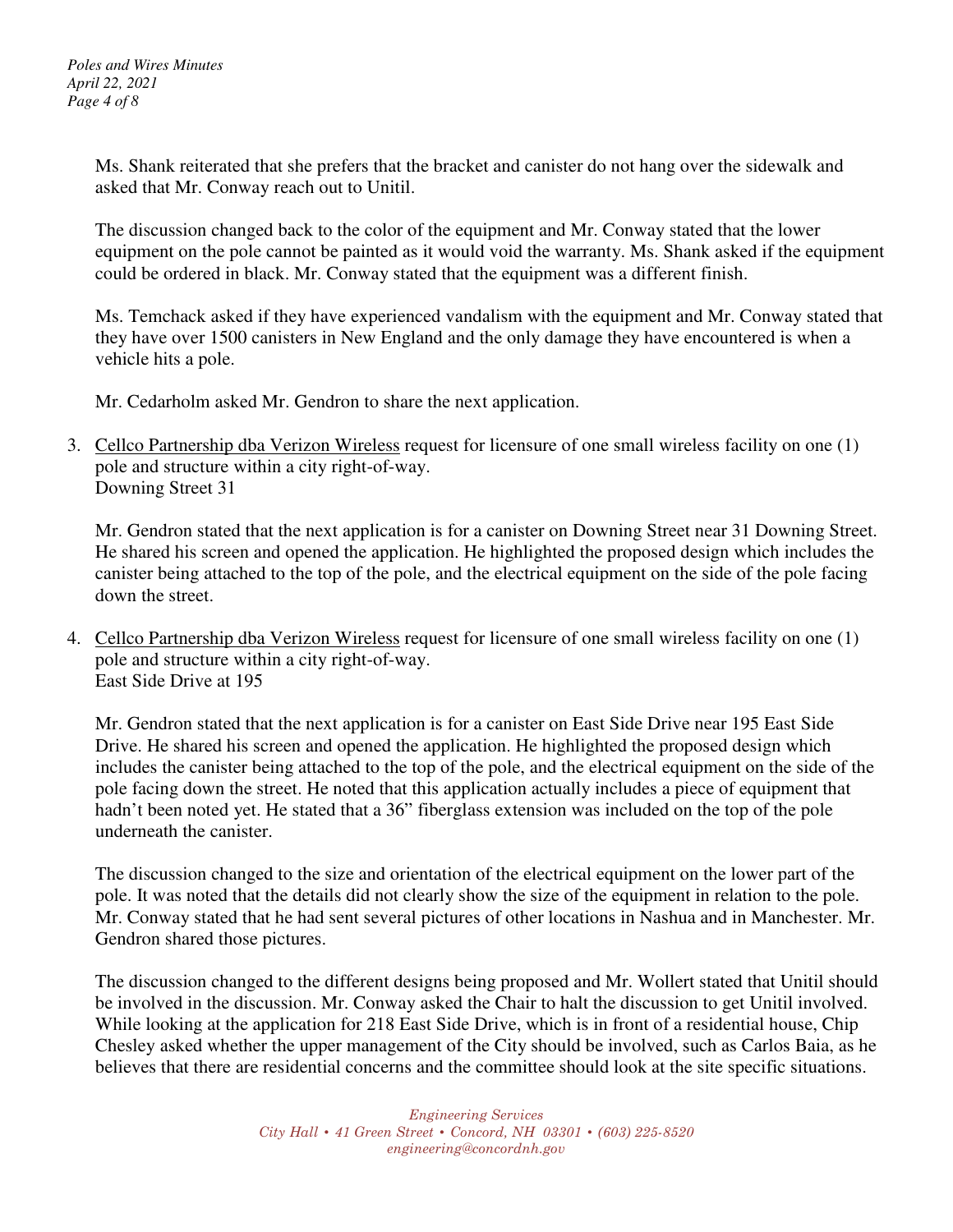Ms. Shank stated that she has often worked with Gary Miller of Unitil and she volunteered to reach out to him to see what flexibility is available for changing the designs.

Mr. Cedarholm asked if this project will create better cell phone coverage and capacity and Mr. Conway stated it would. Mr. Cedarholm asked if this equipment can be switched to 5G. Mr. Conway stated that no it cannot be switched; it would be different and new equipment would be installed.

Mr. Chesley made a motion to continue to a date to be determined. Ms. Shank seconded the motion. Mr. Gendron asked Mr. Conway to reach out to Unitil and try and find a day and time during the first week of May, and he would then schedule another meeting with the committee.

5. Cellco Partnership dba Verizon Wireless request for licensure of one small wireless facility on one (1) pole and structure within a city right-of-way. East Side Drive at 218

Continued to May.

6. Cellco Partnership dba Verizon Wireless request for licensure of one small wireless facility on one (1) pole and structure within a city right-of-way. East Side Drive at 262

Continued to May.

7. Cellco Partnership dba Verizon Wireless request for licensure of one small wireless facility on one (1) pole and structure within a city right-of-way. Fort Eddy Road 73

Continued to May.

8. Cellco Partnership dba Verizon Wireless request for licensure of one small wireless facility on one (1) pole and structure within a city right-of-way. Fort Eddy Road 89

Continued to May.

9. Cellco Partnership dba Verizon Wireless request for licensure of one small wireless facility on one (1) pole and structure within a city right-of-way. Hall Street 30

Continued to May.

10. Cellco Partnership dba Verizon Wireless request for licensure of one small wireless facility on one (1) pole and structure within a city right-of-way. Loudon Road 133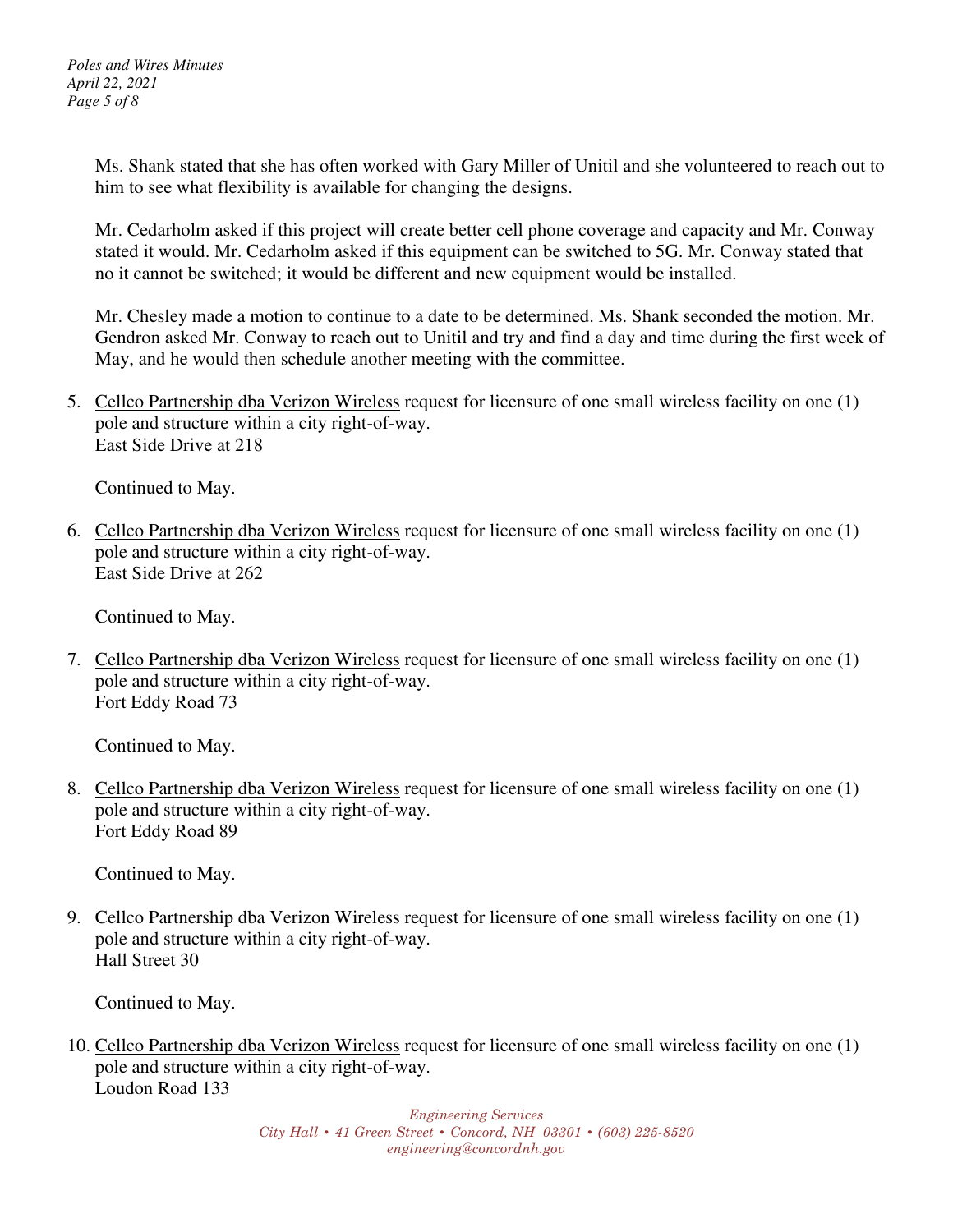*Poles and Wires Minutes April 22, 2021 Page 6 of 8* 

Continued to May.

11. Cellco Partnership dba Verizon Wireless request for licensure of one small wireless facility on one (1) pole and structure within a city right-of-way. North Main Street 185

Continued to May.

12. Cellco Partnership dba Verizon Wireless request for licensure of one small wireless facility on one (1) pole and structure within a city right-of-way. North Main Street 190

Continued to May.

13. Cellco Partnership dba Verizon Wireless request for licensure of one small wireless facility on one (1) pole and structure within a city right-of-way. North Main Street 266

Continued to May.

14. Cellco Partnership dba Verizon Wireless request for licensure of one small wireless facility on one (1) pole and structure within a city right-of-way. Pine Street 36

Continued to May.

15. Cellco Partnership dba Verizon Wireless request for licensure of one small wireless facility on one (1) pole and structure within a city right-of-way. Pleasant Street 250

Continued to May.

16. Cellco Partnership dba Verizon Wireless request for licensure of one small wireless facility on one (1) pole and structure within a city right-of-way. Pleasant Street at 2 South State Street

Continued to May.

17. Cellco Partnership dba Verizon Wireless request for licensure of one small wireless facility on one (1) pole and structure within a city right-of-way. Shawmut Street 8

Continued to May.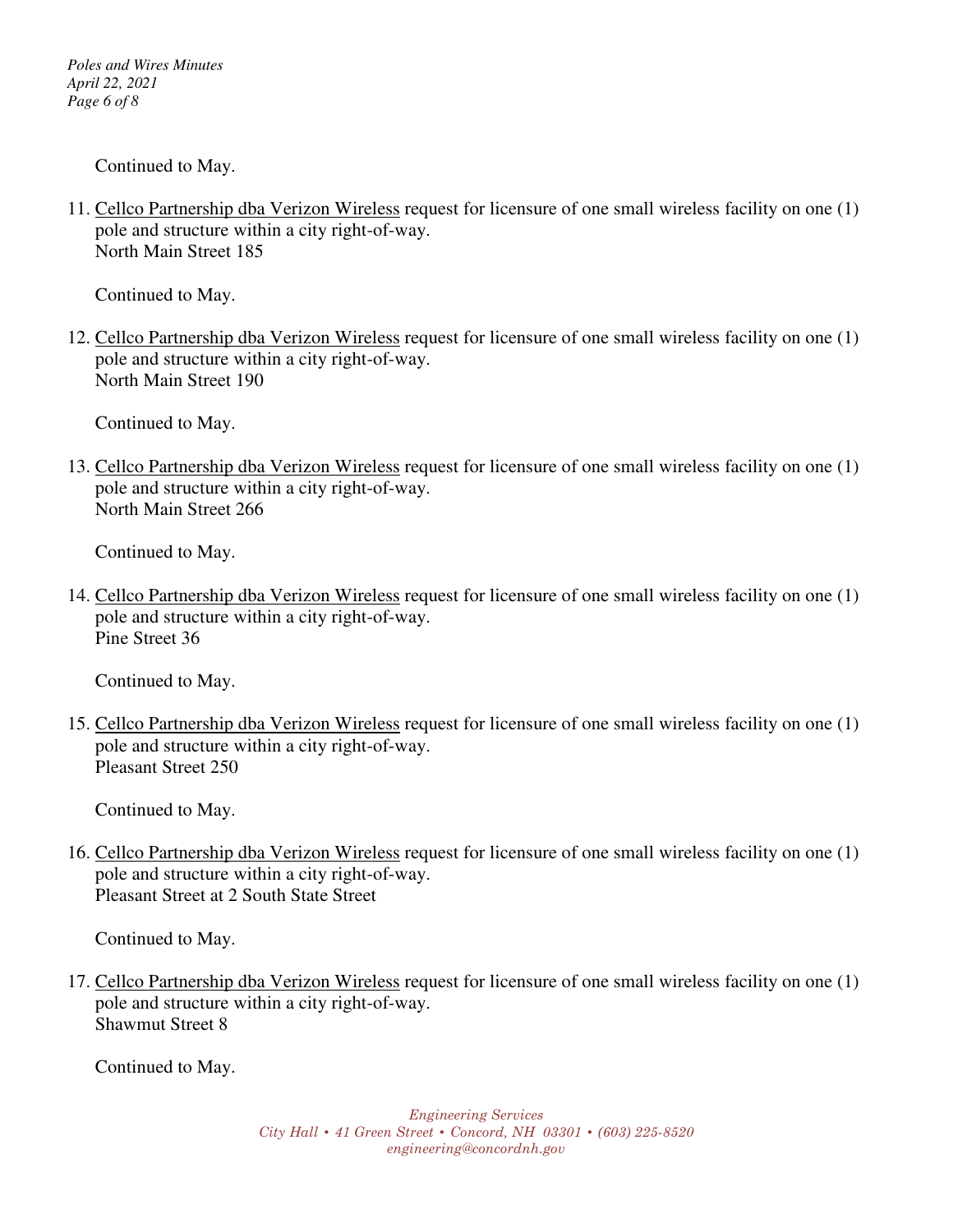18. Cellco Partnership dba Verizon Wireless request for licensure of one small wireless facility on one (1) pole and structure within a city right-of-way. South Main Street 59

Continued to May.

19. Cellco Partnership dba Verizon Wireless request for licensure of one small wireless facility on one (1) pole and structure within a city right-of-way. South Main Street 82

Continued to May.

20. Cellco Partnership dba Verizon Wireless request for licensure of one small wireless facility on one (1) pole and structure within a city right-of-way. South Main Street 218

Continued to May.

21. Cellco Partnership dba Verizon Wireless request for licensure of one small wireless facility on one (1) pole and structure within a city right-of-way. Stickney Avenue 11

Continued to May.

22. Cellco Partnership dba Verizon Wireless request for licensure of one small wireless facility on one (1) pole and structure within a city right-of-way. Union Street 33

Continued to May.

23. Cellco Partnership dba Verizon Wireless request for licensure of one small wireless facility on one (1) pole and structure within a city right-of-way. Warren Street 33

Continued to May.

24. Unitil Energy Systems, Inc., Request for Licensure of one utility pole within a City Right-of-Way. Pleasant Street

Mr. Gendron stated that this application is for a new pole on Pleasant Street along the frontage of the Concord Hospital. He shared his screen to show the location of the pole. He stated that Unitil had already installed the pole after discussions between himself, Mr. Cedarholm, and Stan Balch of Unitil. He stated that Concord Hospital had approached Unitil about improving reliability to the Hospital. The Hospital was seeking accreditation at a higher level and improved reliability would be a consideration in that